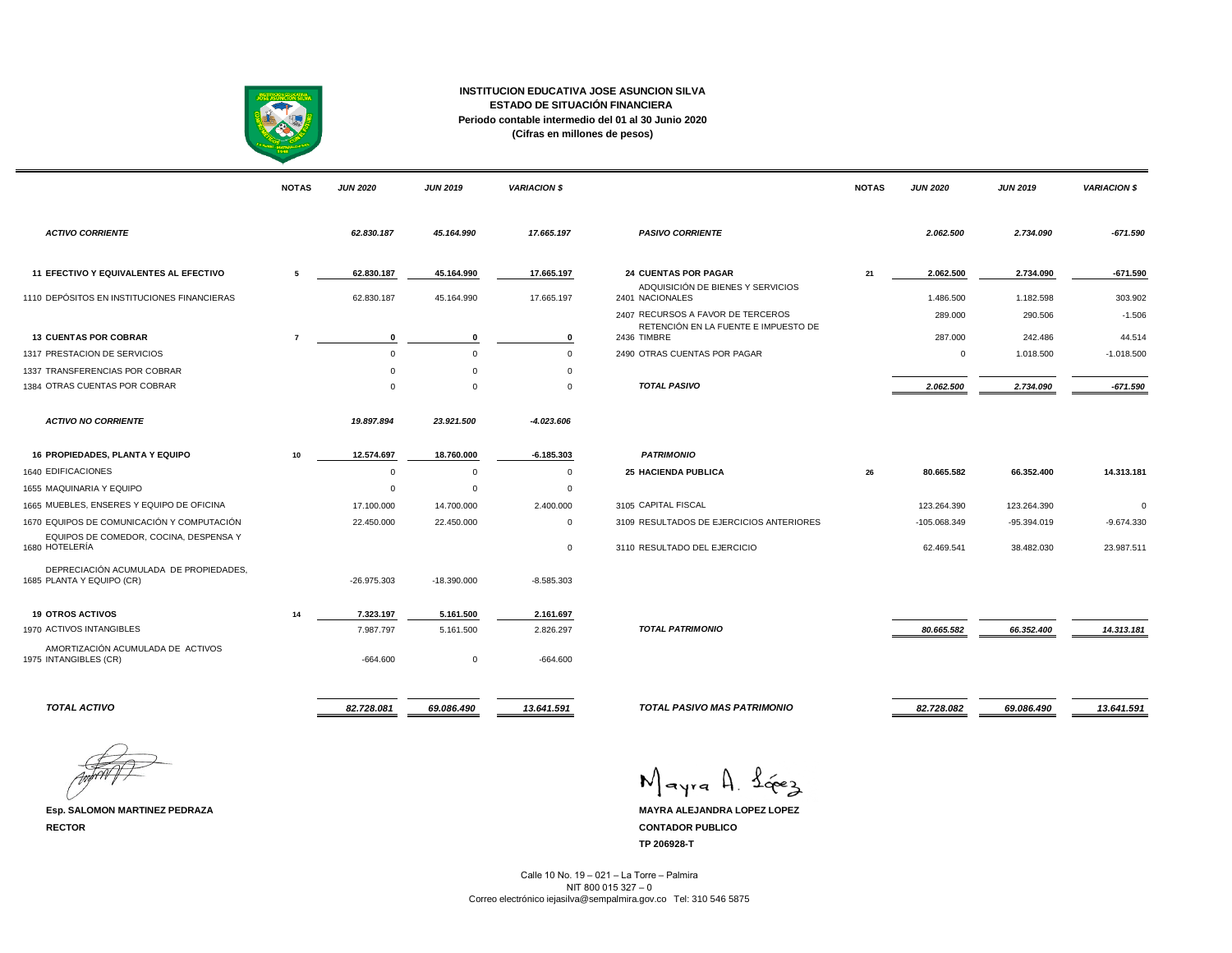

## **INSTITUCION EDUCATIVA JOSE ASUNCION SILVA ESTADO DE RESULTADOS Periodo contable intermedio del 01 al 30 Junio 2020 (Cifras en millones de pesos)**

|                                                                  | <b>NOTAS</b> | <b>JUN 2020</b> | <b>JUN 2019</b> | <b>VARIACION \$</b> |                                   | <b>NOTAS</b> | <b>JUN 2020</b> | <b>JUN 2019</b> | <b>VARIACION \$</b> |
|------------------------------------------------------------------|--------------|-----------------|-----------------|---------------------|-----------------------------------|--------------|-----------------|-----------------|---------------------|
| <b>INGRESOS OPERACIONALES</b>                                    |              | 92.411.669      | 69.915.542      | 22.496.127          | <b>INGRESOS NO OPERACIONEALES</b> |              | 212.652         | 2.389           | 210.263             |
| <b>43 VENTA DE SERVICIOS</b>                                     | 27,2         | 74.000          | 77.500          | $-3.500$            | <b>48 OTROS INGRESOS</b>          | 27,2         | 212.652         | 2.389           | 210.263             |
| 4305 SERVICIOS EDUCATIVOS                                        |              | 74.000          | 77.500          | $-3.500$            | 4802 FINANCIEROS                  |              | 1.987           | 2.063           | (76)                |
| 4395 DEVOLUCIONES, REBAJAS Y DESC                                |              |                 |                 | $\mathbf 0$         | 4808 OTROS INGRESOS ORDINARIOS    |              | 210.665         | 326             | 210.339             |
| <b>44 TRANSFERENCIAS Y SUBVENCIONES</b>                          | 27,1         | 92.337.669      | 69.838.042      | 22.499.627          |                                   |              |                 |                 |                     |
| 4428 OTRAS TRANSFERENCIAS                                        |              | 92.337.669      | 69.838.042      | 22.499.627          | <b>TOTAL INGRESOS</b>             |              | 92.624.321      | 69.917.931      | 22.706.390          |
| <b>GASTOS Y COSTOS OPERACIONALES</b>                             |              | 30.154.780      | 31.435.901      | $-1.281.121$        | <b>GASTOS NO OPERACIONALES</b>    |              | 0               | $\mathbf 0$     |                     |
| <b>51 DE ADMINISTRACION</b>                                      | 28,1         | $\mathbf 0$     | 15.255.252      | $-15.255.252$       | <b>58 OTROS GASTOS</b>            | 28,4         |                 | $\Omega$        |                     |
| 5111 GENERALES                                                   |              | $\mathbf{0}$    | 15.255.252      | (15.255.252)        | 5802 COMISIONES                   |              |                 |                 |                     |
| 5120 IMPUESTOS, CONTRIBUCIONES Y TASAS                           |              |                 |                 | $\mathbf 0$         |                                   |              |                 |                 |                     |
| PROVISIONES, AGOTAMIENTOS,<br>53 DEPRECIACIONES Y AMORTIZACIONES | 28,2         | 1.419.875       | 6.130.000       | $-4710125$          |                                   |              |                 |                 |                     |
| DEPRECIACIONES DE PROPIEDADES, PLANTA Y<br>5360 EQUIPO           |              | 755.275         | 6.130.000       | $-5.374.725$        | <b>TOTAL GASTOS</b>               |              | 30.154.780      | 31.435.901      | $-1.281.121$        |
| 5366 AMORTIZACION DE ACTIVOS INTANGIBLES                         |              | 664.600         |                 | 664600              |                                   |              |                 |                 |                     |
| <b>55 GASTO PUBLICO SOCIAL</b>                                   | 28,3         | 28.733.921      | 10.050.649      | 18683272            |                                   |              |                 |                 |                     |
| 5501 EDUCACION                                                   |              | 28.733.921      | 10.050.649      | 18.683.272          |                                   |              |                 |                 |                     |
| 63 COSTO DE VENTAS DE SERVICIOS                                  | 29           | 984             | $\mathbf 0$     | 984                 | <b>RESULTADO DEL EJERCICIO</b>    |              | 62.469.541      | 38.482.030      | 23.987.511          |
| 6305 SERVICIOS EDUCATIVOS                                        |              | 984             |                 | 984                 |                                   |              |                 |                 |                     |

Mayra A. Lévez

**Esp. SALOMON MARTINEZ PEDRAZA MAYRA ALEJANDRA LOPEZ LOPEZ RECTOR CONTADOR PUBLICO TP 206928-T**

Calle 10 No. 19 – 021 – La Torre – Palmira NIT 800 015 327 – 0 Correo electrónico iejasilva@sempalmira.gov.co Tel: 310 546 5875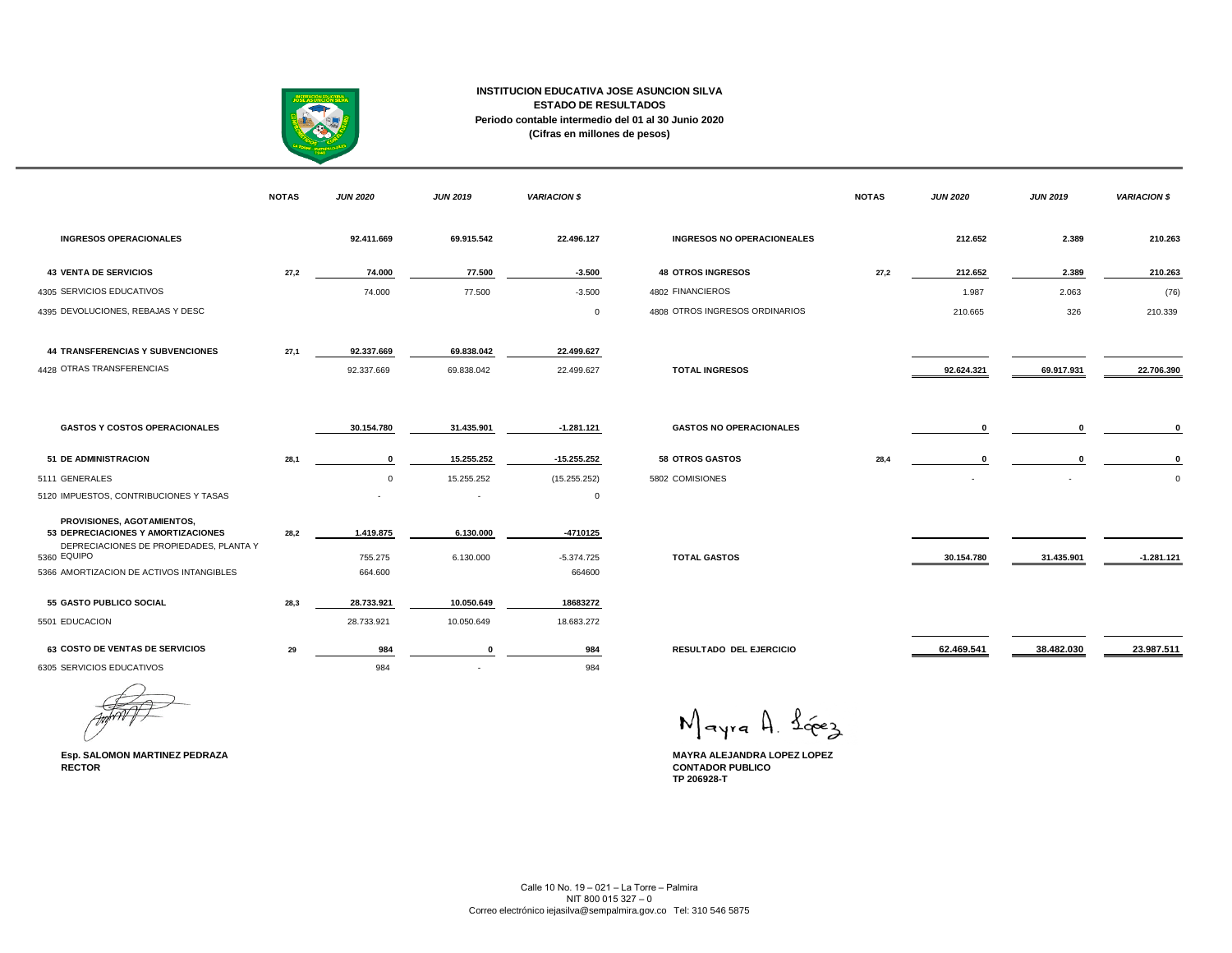

## **INSTITUCION EDUCATIVA JOSE ASUNCION SILVA RELACION DE CONTRATACION DEL 13 ENERO AL 30 DE JUNIO 2020**

| <b>ITEM</b>     | <b>NUMERO</b><br><b>CONTRATO</b> | <b>OBJETO</b>                                                                                                                                                                                                                | <b>CONTRATISTA</b>                                                        | <b>VALOR</b> | <b>FECHA</b><br><b>CONTRATO</b> | <b>ESTADO</b>          |
|-----------------|----------------------------------|------------------------------------------------------------------------------------------------------------------------------------------------------------------------------------------------------------------------------|---------------------------------------------------------------------------|--------------|---------------------------------|------------------------|
| $\overline{1}$  | 1151.20.6.001                    | "PRESTACION DE SERVICIO DE INTERNET PARA LA INSTITUCION EDUCATIVA".                                                                                                                                                          | PCNET.COM.S.A.S                                                           | 880.000      |                                 | 21-feb-20 LIQUIDADO    |
| 2               | 1151.20.6.002                    | "PRESTACION DE SERVICIOS PROFESIONALES COMO CONTADOR PÚBLICO PARA APOYAR LA<br>GESTIÓN FINANCIERA, PRESUPUESTAL Y APOYO A LA GESTIÓN DOCUMENTAL INHERENTES AL<br>PROCESO FINANCIERO Y CONTABLE POR LA VIGENCIA FISCAL 2020". | <b>MAYRA ALEJANDRA LOPEZ</b><br><b>LOPEZ</b>                              | 13.800.000   |                                 | 24-mar-20 EN EJECUCION |
| 3               | 1151.20.6.003                    | "PRESTACION DE SERVICIO DE INTERNET PARA LA INSTITUCION EDUCATIVA DURANTE LOS<br><b>MESES ABRIL A DICIEMBRE"</b>                                                                                                             | PCNET.COM.S.A.S                                                           | 1.980.000    |                                 | 01-abr-20 EN EJECUCION |
| $\overline{4}$  | 1151.20.6.004                    | "SERVICIO DE RENOVACION DE LA LICENCIA DE USO DE SOFTWARE PLATAFORMA CIUDAD<br>EDUCATIVA AÑO 2020 - 2021".                                                                                                                   | NUCLEO SOFTWARE S.A.S                                                     | 1.993.797    |                                 | 27-mar-20 LIQUIDADO    |
| 5               | 1151.20.6.005                    | "PRESTACION DE SERVICIO PARA EL MANTENIMIENTO DE SOFTWARE Y SOPORTE TECNICO (MST<br>DEL SISTEMA DE INFORMACION ASCII".                                                                                                       | <b>ASESORIAS Y SISTEMAS</b><br>COMPUTARIZADOS S.A.S.                      | 1.529.000    |                                 | 30-abr-20 LIQUIDADO    |
| 6               | 1151,20,6,006                    | "SERVICIO A TODO COSTO DE REPARACION Y MANTENIMIENTO PREVENTIVO DE LA<br>FOTOCOPIADORA RICOH MP 5001 DE LA INSTITUCION (INCLUYE SUMINISTROS)"                                                                                | <b>MARIA LUCIA CARVAJAL</b><br>ROSALES/DISTRIBUIDORA<br><b>COPYPARTES</b> | 2.637.500    |                                 | 13-may-20 EN EJECUCION |
| $\overline{7}$  | 1151,20,6,007                    | "PRESTACION DE SERVICIO PROFESIONAL PARA SOPORTE TECNICO USO DE HERRAMIENTAS<br>TECNOLOGICAS PARA LA INSTITUCION EDUCATIVA".                                                                                                 | ALEXANDER VANEGAS<br><b>ROZO</b>                                          | 1.000.000    |                                 | 06-may-20 LIQUIDADO    |
| 8               | 1151,20,6,008                    | "PRESTACION DE SERVICIO PROFESIONAL DE ADMINISTRACION Y MANTENIMIENTO DEL SITIO<br>WEB INSTITUCIONAL".                                                                                                                       | EDWIN JAVIER OCAMPO<br><b>MURILLO</b>                                     | 3.300.000    |                                 | 20-may-20 EN EJECUCION |
| 9               | 1151,20,6,009                    | "PRESTACION DE SERVICIO PARA EL MANTENIMIENTO PREVENTIVO, CORRECTIVO Y<br>REPARACION DE COMPUTADORES PORTATILES Y TABLETAS DE LA INSTITUCION EDUCATIVA JOSE<br><b>ASUNCION SILVA"</b>                                        | ADALBERTO GOMEZ                                                           | 2.200.000    |                                 | 28-may-20 LIQUIDADO    |
| 10 <sup>1</sup> | 1151,20,3,001                    | "SUMINISTRO DE UTILES DE OFICINA Y TINTAS DE IMPRESORA PARA EL AREA ADMINISTRATIVA DE PRODUSERV COLOMBIA<br>LA INSTITUCION EDUCATIVA".                                                                                       | S.A.S                                                                     | 867.941      |                                 | 20-may-20 LIQUIDADO    |
| 11              | 1151,20,3,002                    | "SUMINISTRO DE RESMAS DE PAPEL TAMAÑO OFICIO Y CARTA PARA LA IMPRESIÓN DE MODULOS<br>Y GUIAS ACADEMICAS PARA LOS ESTUDIANTES DE LA INSTITUCION EDUCATIVA".                                                                   | <b>PRODUSERV COLOMBIA</b><br>S.A.S                                        | 8.165.780    |                                 | 20-may-20 LIQUIDADO    |
| 12              | 1151,20,3,003                    | "SUMINISTRO DE IMPRESORA MULTIFUNCIONAL, CARTUCHOS DE TINTA Y REGULADOR PARA LA<br>IMPRESIÓN DE MODULOS Y GUIAS ACADEMICAS PARA LOS ESTUDIANTES DE LA INSTITUCION<br>EDUCATIVA"                                              | <b>MARIA LUCIA CARVAJAL</b><br>ROSALES/DISTRIBUIDORA<br><b>COPYPARTES</b> | 3.526.000    |                                 | 20-may-20 LIQUIDADO    |
| 13              | 1151,20,3,004                    | "SUMINISTRO DE ARCHIVADOR METALICO 4 GAVETAS PARA EL AREA ADMINISTRATIVA DE LA<br><b>INSTITUCION EDUCATIVA"</b>                                                                                                              | <b>ACERPLAST S.A.S</b>                                                    | 749.700      |                                 | 20-may-20 LIQUIDADO    |
| 14              | 1151.20.3.005                    | "SUMINISTRO DE CARGADORES PARA COMPUTADORES PORTATILES Y TABLETS QUE SERAN<br>ENTREGADOS EN CALIDAD DE PRESTAMO A LOS ESTUDIANTES DE DIFERENTE SEDES DE LA<br><b>INSTITUCION EDUCATIVA"</b>                                  | MARY LUZ GOMEZ/<br>COMPUTIZAMOS M.L.G                                     | 1.723.000    |                                 | 28-may-20 LIQUIDADO    |